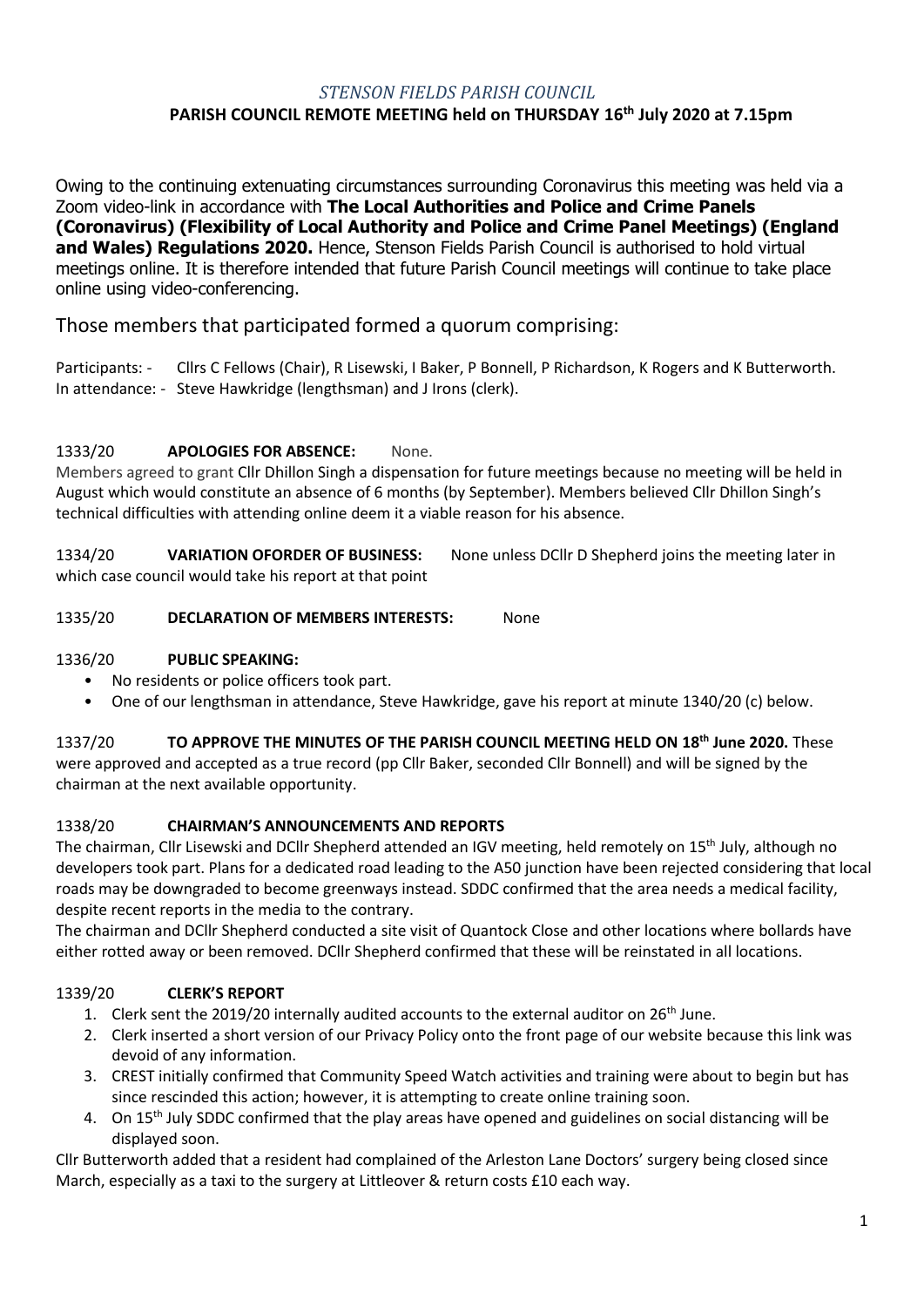## 1340/20 **Matters for Decision or Discussion:**

a) Police Issues/Speed Limits/Road Safety. The chairman stated that road safety responsibilities lie with Highways and to a lesser extent district council. After numerous requests of these bodies to erect a pedestrian crossing near Merevale Way on Stenson Road to address speeding cars we remain frustrated this has not come to fruition. However, council will continue its efforts to pursue and realise this and other speed-reducing measures in the area.

b) Saxon Gate at Newton Village Development, Stenson Road. Clerk to ask DCllr Shepherd again whether a fire safety risk assessment had been conducted at the Community Centre yet. Also, clerk to ask SDDC when a notice board will be erected here. Cllr Richardson is concerned that the balancing pond has drained recently despite the heavy rain and wondered if the pumping apparatus works properly. Clerk to mention to DCllr Shepherd.

c) Lengthsmen Scheme. Steve Hawkridge noted the following:

- household waste continues to be deposited in litter bins;
- Hinges on the bin at Goathland Road remain faulty and need replacing; clerk informed SDDC but will remind them;
- Steve will kindly remove the damaged door on the Holderness Drive notice board and members **agreed** that this board be left here and not repaired. As an alternative, laminated notices may be placed on it;
- Steve and Jane have reported broken paving stones on Lundie Close to the 'Fix my Street' website and these were repaired quickly. Steve suggested that this is preferable to using the county council site for such issues.

The chairman thanked both Steve and Jane for their continuing service.

d) Environmental issues (Biffa, trees, bulbs, bins etc). Clerk awaits a crime number from the police regarding vandalism to the goalmouth matting at Fox Close and will remind them. This will be needed in the event of council making a claim on the insurance. In the meantime, it was **agreed** that no repair should be conducted, and members will review this in September.

Cllr Lisewski has removed 'A' boards and the old litter bin at Grampian Way. He also reported abandoned ASDA shopping trolleys to the Clean Team who have now removed them.

e) Suggestions over upgrading/ painting the Ledbury Chase play equipment (if any). **Resolved:** members to consider improvements to, or replacement of, the equipment (and installation of a fence) in the next couple of months. Steve Hawksworth offered the website details of a contractor specialising in children's play equipment which members will peruse. The supplier of the Fox Close gym equipment may also be considered. The chairman will ask the school for any suggestions in September.

f) to consider relocating the Holderness Close notice board. **Resolved:** covered earlier.

g) to consider a repair to the Fox Close goalmouth matting. **Resolved:** covered earlier.

h) to consider creating a separate email address for council use. **Resolved:** agreed.

### 1341/20 **PLANNING**

### **To consider planning applications**:

DMPA/2020/0490 - The erection of an extension to form additional small community hall and associated facilities including entry-hall toilets and storage at Sinfin Community Centre, Swallowdale Road, Stenson Fields. **Resolved:** no objection. DMPA/2020/0602 - The erection of extensions (amended scheme to that approved under permission ref. DMPA/2019/1411) at 2 Avon Close, Stenson Fields. **Resolved:** no objection.

**Consultation enquiry** with SDDC - planning permission for an extension 96 Beaufort Road. Clerk asked SDDC and awaits its reply although will remind them.

Clerk to enquire at SDDC about the details of a proposal for c12 houses at Stenson Farm Fields, located near the car wash off Stenson Road and opposite Grampian Way. It appears there has been no notification/ planning application. Members are concerned over the safety issue of access and exiting of the site.